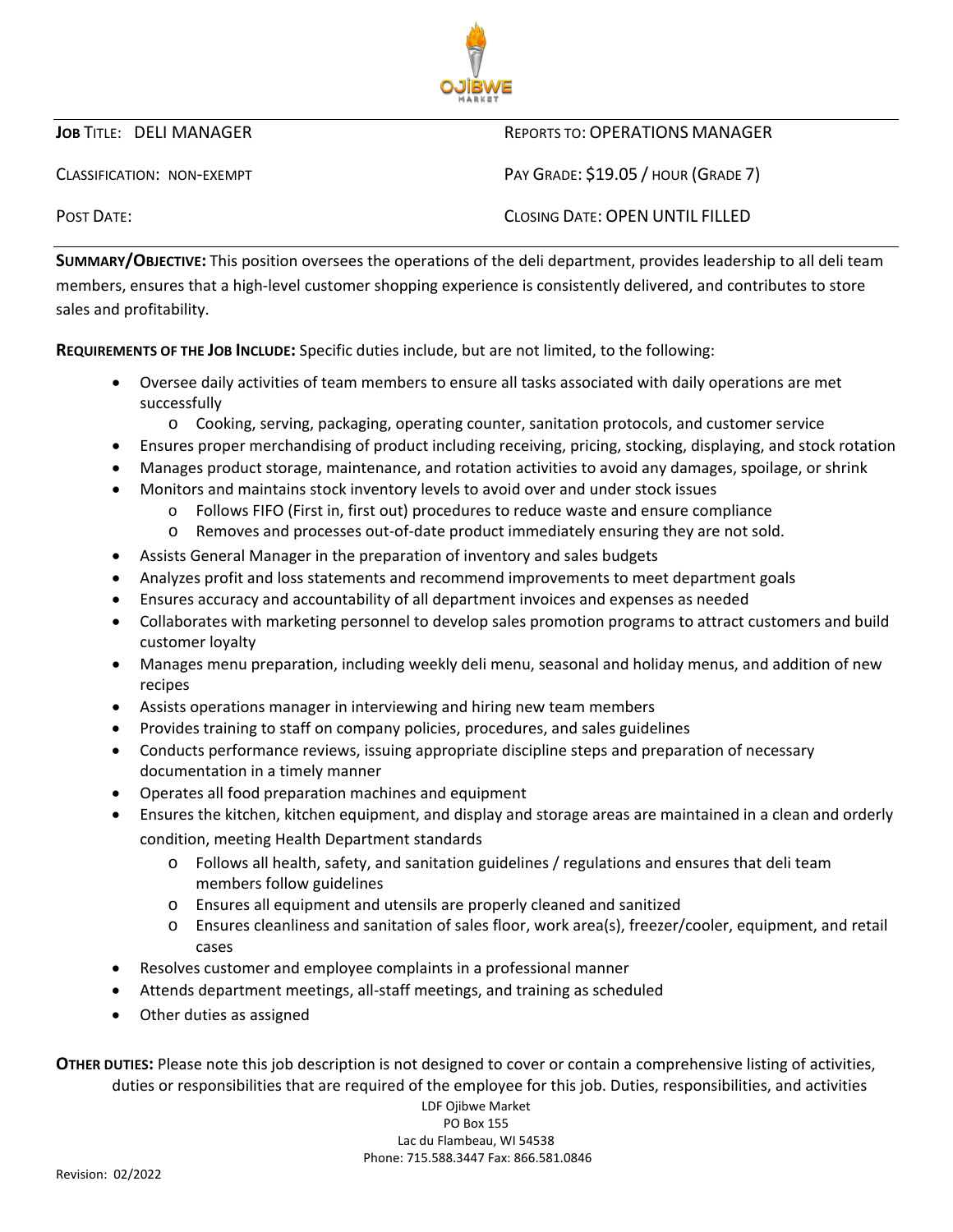may change at any time with or without notice.

# **EXPECTATIONS/ABILITIES:**

- Knowledge of food sales, preparation, and cooking
	- o Product variety, bakery/deli standards, perishability, food safety, safety, and sanitation procedures
- Excellent communication, interpersonal, and leadership skills
- Proven ability to manage people and maintain composure in dealing with customers and team members
- Excellent analytical, critical thinking and problem-solving skills
- Proven self-starter with demonstrated ability to make decisions
- Basic Mathematics; weights and measures
- Proficiency in POS (point of sale) systems and standard office software for inventory
- Must be able to operate calmly while in a fast-paced environment
- Strong commitment to customer service
- Effective time management and organizational skills
- Ability to solve problems independently

**SUPERVISORY RESPONSIBILITY**: This position has direct supervisory responsibilities.

**WORK ENVIRONMENT:** This job operates in a fast pace multi-faceted operation environment. This role routinely operates all food preparation machines and equipment.

**PHYSICAL DEMANDS:** The physical demands described here are representative of those that must be met by an employee to successfully perform the essential functions of this job. This job operates in a busy retail environment. The responsibility of the position is performed within the confines of the business operation with exposure to differentials in temperature.

- Ability to talk and hear
- Exposure to hot and cold temperatures as expected in a typical retail store environment
- Exposure to potential hazards exist with respect to cooking procedures and operating work equipment necessary to perform job duties
- Required ability to stand and walk for long periods of time and may bend, reach, stoop, twist and turn frequently
- Perform repetitious arm and hand movements frequently
- Push and pull fully loaded pallet jacks containing product of up to 50 lbs. unassisted
- Uses FDA approved cleaning chemicals in accordance with manufacture's guidance and instructions
- Ability to lift and/or move up to 30 pounds frequently, and up to 50 pounds occasionally
- Reliable, regular attendance required

**POSITION TYPE/EXPECTED HOURS OF WORK:** This is a full-time position with 40 hour per week expected. Days and hours of work are scheduled bi-weekly. Must be able to work flexible hours including mornings, evenings, weekends, and holidays. Must attend all mandatory meetings and participate in trainings.

**TRAVEL:** Little to no travel is expected for this position.

# **REQUIRED EDUCATION AND EXPERIENCE:**

• High School Diploma or equivalent (GED)

LDF Ojibwe Market PO Box 155 Lac du Flambeau, WI 54538 Phone: 715.588.3447 Fax: 866.581.0846